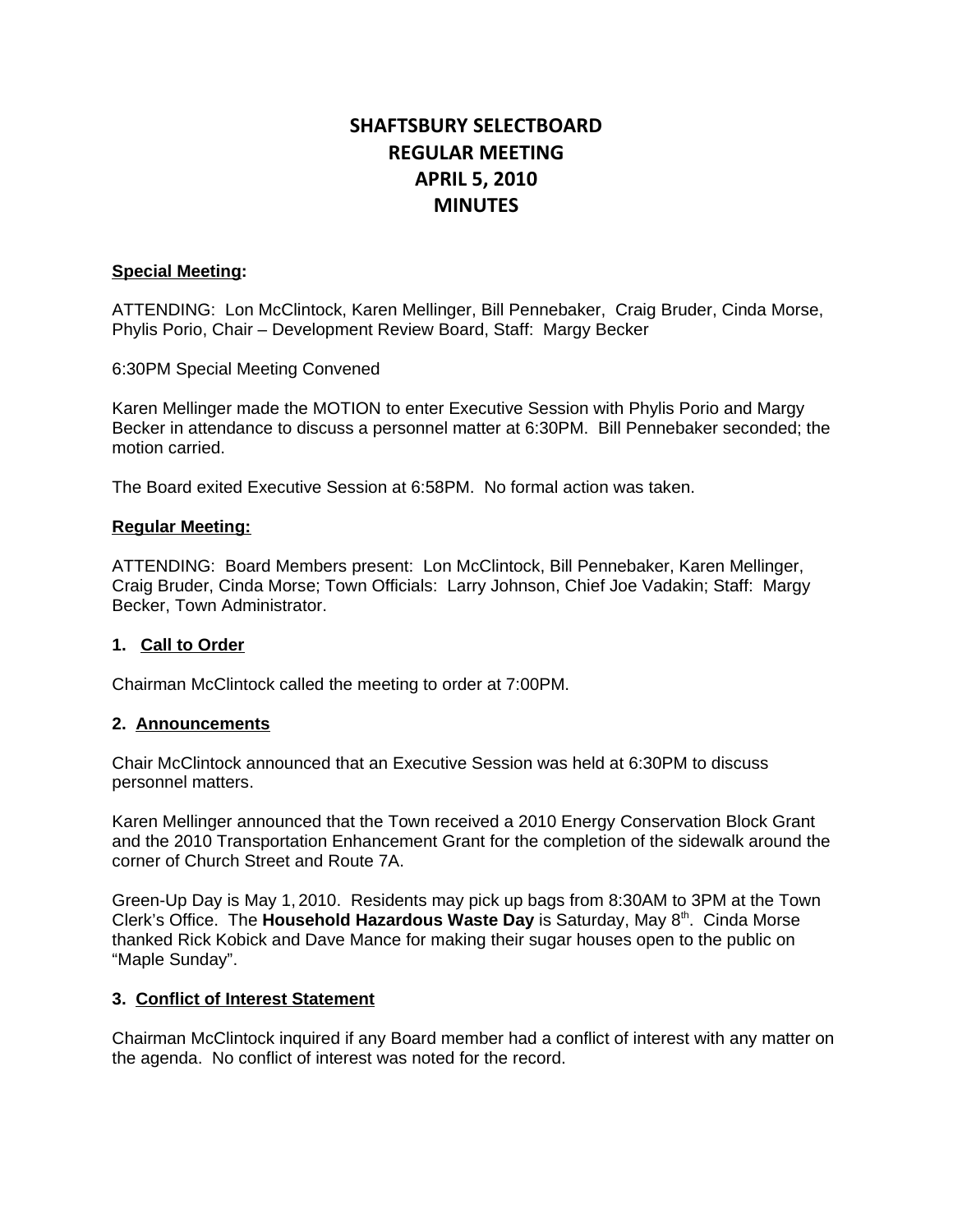### **4. Public Comments**

No comments made.

### **5. Equipment Purchases – Fire Dept.**

Fire Chief Joe Vadakin met with the Selectboard to review proposed equipment purchases. It was noted that reserve funds will be used to cover the costs of purchases of equipment. The Equipment Fund will be the source of funds for purchases totaling \$4,534, inclusive of Class A foam, Chief's coat, and 600 feet 1 ¾ inch hose for interior firefighting. The Reimbursement Account, which is funded by 3<sup>rd</sup> party insurance reimbursements, will fund purchases of \$9800. Items to be purchased include an extrication pump and 2 lengths of high-pressure hose. The total cost includes shipping and set-up costs of \$350. Truck repairs to Engine 66, estimated to be \$1,450, and body work for Rescue 68 will be financed through the 2010 expense budget.

# **Cinda Morse made the motion to authorize the purchase of an extrication pump for \$4,800 and high-pressure hoses for \$4,650. Karen Mellinger seconded. The motion carried.**

### **6. Cemetery Superintendent Appointment**

Cinda Morse informed the Selectboard that the Cemetery Committee has interviewed five applicants for the position of Cemetery Committee. Cinda requested the Selectboard schedule a meeting later in the week to discuss recommendations for the positions.

### **7. Town Officer Appointments**

Chief Joe Vadakin said he recommends appointment of a third deputy fire warden, as Todd Siclari works in town during the day - whereas other deputies are out-of-town during the day. He also recommended that someone new be in training as fire warden.

**Cinda Morse made the motion to recommend to the State of Vermont the appointment of Oliver Durand as FIRE WARDEN. Karen Mellinger seconded. The motion carried unanimously.**

**Karen Mellinger made the motion to recommend to the State of Vermont the appointment of Paul Maitland as DEPUTY FIRE WARDEN. Bill Pennebaker seconded. The motion carried unanimously.**

**Karen Mellinger made the motion to recommend to the State of Vermont the appointment of Paul Maitland as DEPUTY FIRE WARDEN. Bill Pennebaker seconded. The motion carried unanimously.**

**Karen Mellinger made the motion to recommend to the State of Vermont the appointment of Dave McKeighan as DEPUTY FIRE WARDEN. Bill Pennebaker seconded. The motion carried unanimously.**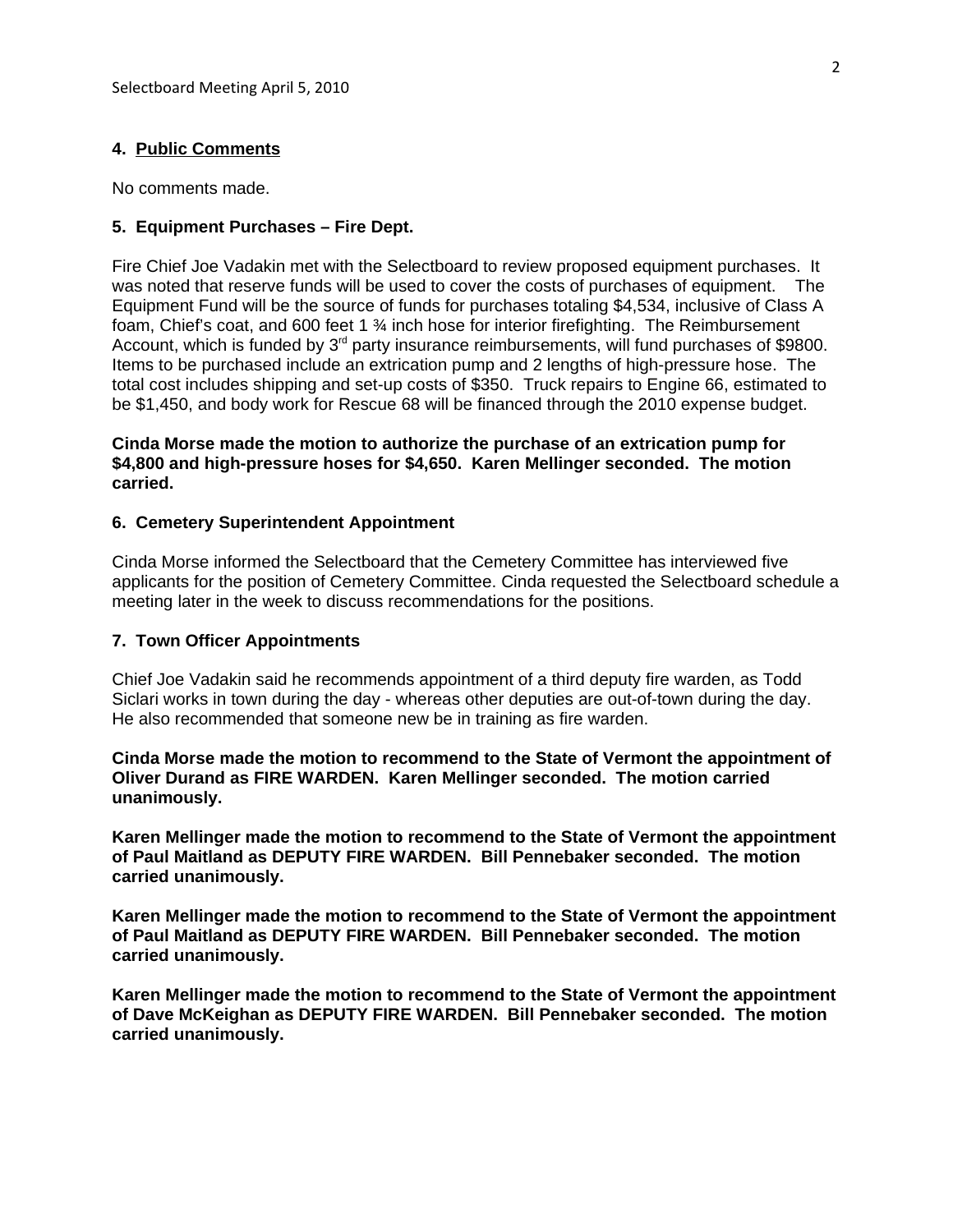**Cinda Morse made the motion to recommend to the State of Vermont the appointment of Todd Siclari as DEPUTY FIRE WARDEN. Bill Pennebaker seconded. The motion carried unanimously.**

**Karen Mellinger made the motion to appoint Rick Mattison to the Development Review Board for a 3 year term expiring April 15, 2013. Bill Pennebaker seconded. The motion carried unanimously.**

**Karen Mellinger made the motion to appoint David Spurr to the Planning Commission for the balance of a 3 year term expiring April 15, 2012. Bill Pennebaker seconded. The motion carried unanimously.**

 **Craig Bruder made the motion to appoint Bhima Nitta to the Planning Commission for a 3 year term expiring April 15, 2013. Bill Pennebaker seconded.** 

**Cinda Morse made the motion to appoint Ben Hulett as Energy Coordinator for a one year term expiring 2011. Karen Mellinger seconded. The motion carried.**

**Cinda Morse made the motion to appoint Barth Vander Els as Health Officer for a 3 year term expiring 2013. Craig Bruder seconded. The motion carried.**

**Cinda Morse made the motion to appoint Traci Mulligan as Deputy Health Officer. Karen Mellinger seconded. The motion carried unanimously.**

**Cinda Morse made the motion to appoint Kathy Cardiff as Service Officer for a one year term expiring April 14, 2011. Karen Mellinger seconded. The motion carried.**

**Karen Mellinger made the motion to appoint Ron Daniels as Road Commissioner. Craig Bruder seconded. The motion carried unanimously.**

**Craig Bruder made the motion to appoint Jim White as Tree Warden. Cinda Morse seconded. The motion carried unanimously.**

The Cemetery Committee and Recreation Committee appointments were tabled until the next Board meeting on April 19, 2010.

# **8. Renz Land Donation-Waite Cemetery**

The Board discussed acceptance of the 1.2 acres is subject to a clear title. Margy Becker will contact the Town Attorney to arrange for a title search.

**Karen Mellinger made the motion to accept the Renz Land donation of 1.2 acres, contingent on clear title, and to approve Chair McClintock's signature on the Vermont Transfer Tax return. Craig Bruder seconded. The motion carried unanimously.**

# **9. HHW Spring Collection – Clean Harbors Contract**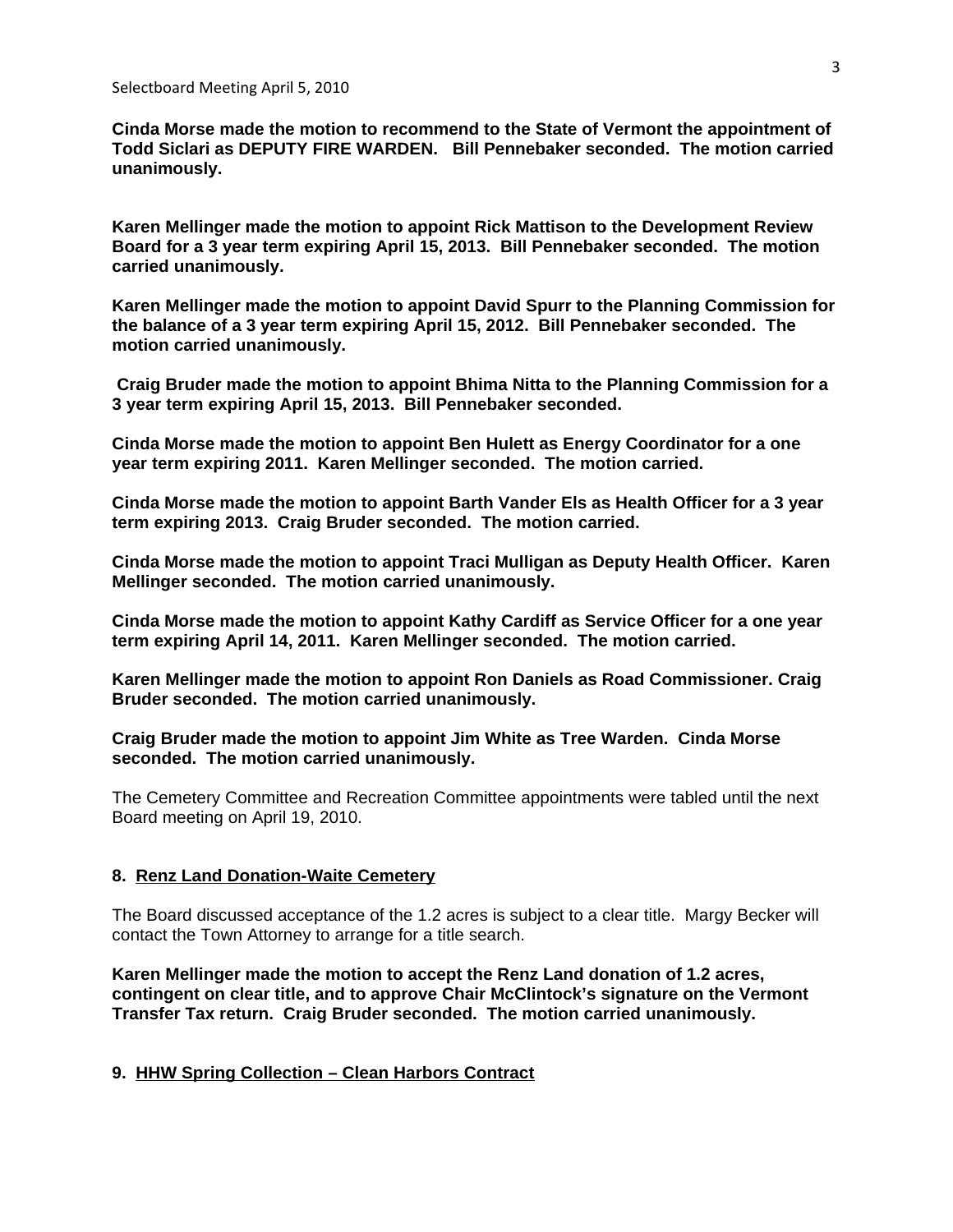**Cinda Morse made the motion to approve the Clean Harbors contract with minor modifications and to authorize Lon McClintock to sign the contract. Karen Mellinger seconded. The motion carried.**

### **10. Annual Highway Financial Plan**

**Cinda Morse made the motion to accept the Annual Highways Financial Plan. Craig Bruder seconded. The motion carried.**

### **12. Transfer Station Hours Survey**

Bill Pennebaker shared the results of the survey with the Board Members. The Board discussed changing Tuesday's hours as a result of the survey.

**Bill Pennebaker made the motion to change Tuesday's hours from 11:00 AM – 4:00 PM to 7:00AM – 12:00 Noon on a trial basis commencing July 1st. Craig Bruder seconded. The motion carried.**

# **13. Broadband Survey**

According to the survey and what Comcast would charge at this time it is not feasible to extend the broadband without grant monies.

Fair Point may be expanding their DSL service within East and West Shaftsbury, which would decrease the rate for cable network extension.

The Board agreed to call Alice Miller with the State of Vermont to discuss the broadband topic further. Bill Pennebaker will further discuss the fee schedule with Comcast.

### **14. Old Business**

The Fund Balance Reserve Policy was approved at the last meeting; signatures of the Board Members were obtained.

The Selectboard Rules and Procedures were amended and approved; signatures of the Board Members were obtained.

The Denio – Deer Run- dedication has been delayed. When the deed was prepared it was found that it infringed on other property owners; they all agreed to the change and easements will be prepared for the dedication.

Craig Bruder stated he had submitted the Curbcuts Policy to Rob Daniels for approval.

Bids on the purchase price of a grader are being accepted. Financial packages will be considered. Will have results at the next meeting.

The State Park Road issue is being facilitated by Karen Mellinger; she will inform the Board of the results.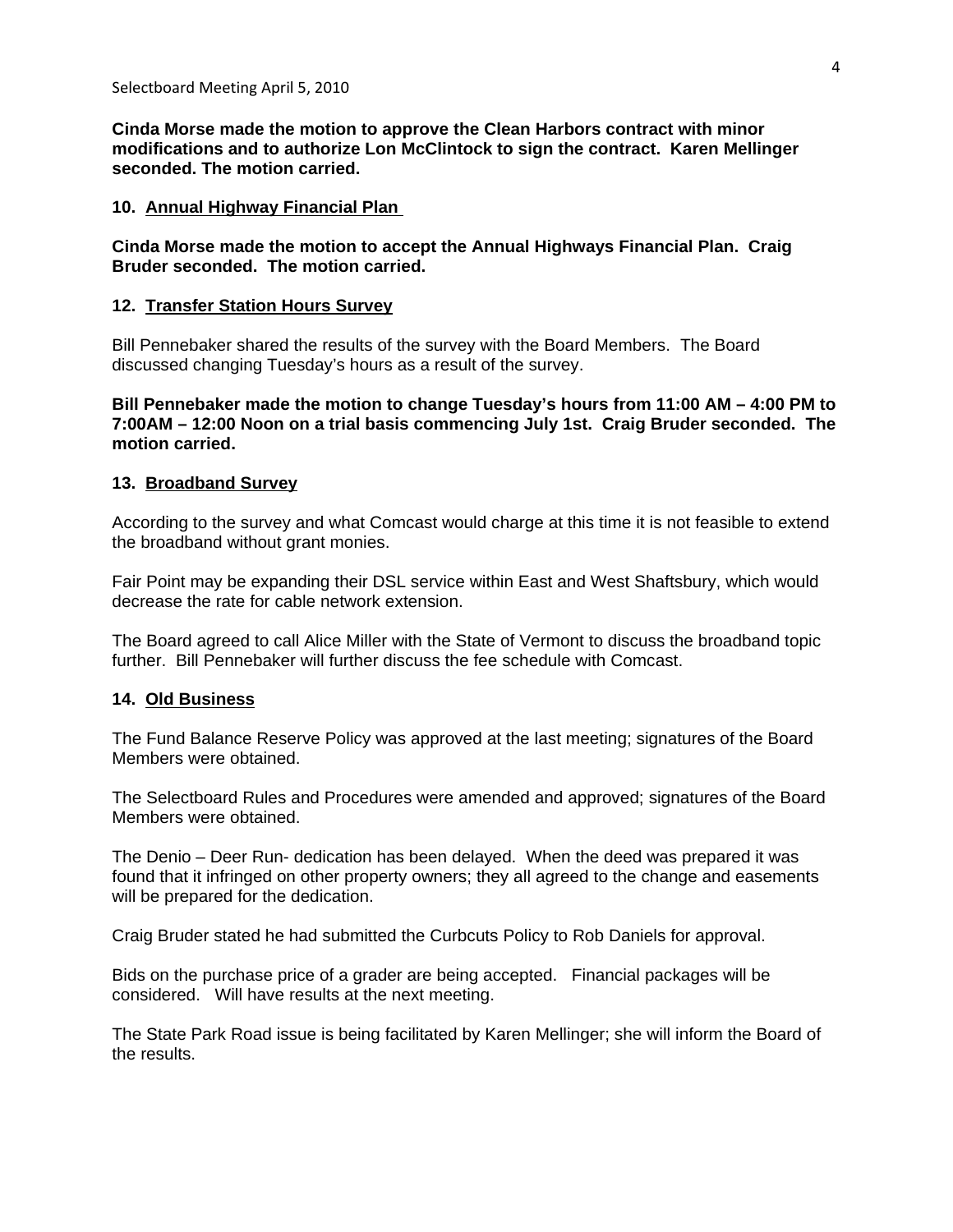**Cinda Morse made the motion to approve a resolution of support to maintain the BCRC and BCIC and also the State Barracks. Karen Mellinger seconded. The motion carried.**

### **15. Approval of Warrants**

RETIREMENT WARRANT #38R IN THE AMOUNT OF \$126.323.

**Karen Mellinger made the motion to approve RETIREMENT WARRANT #38R. Cinda Morse seconded. The motion carried unanimously**

CHECK WARRANT #W37R IN THE AMOUNT OF \$103.04.

 **Craig Bruder made the motion to approve CHECK WARRANT #37R. Karen Mellinger seconded. The motion carried unanimously.**

CHECK WARRANT #W38 IN THE AMOUNT OF \$20,088.76.

**Cinda Morse made the motion to approve CHECK WARRANT #W38. Karen Mellinger seconded. The motion carried unanimously.**

PAYROLL WARRANT PR#39 IN THE AMOUNT OF \$9,436.91.

**Karen Mellinger made the motion to approve PAYROLL WARRANT PR#39. Cinda Morse seconded. The motion carried unanimously.**

PAYROLL WARRANT PR#40 IN THE AMOUNT OF \$6,108.00.

**Karen Mellinger made the motion to approve PAYROLL WARRANT PR#40. Cinda Morse seconded. The motion carried unanimously.**

### **16. Approval of Minutes**

**Cinda Morse made the motion to approve Town Meeting 2010 minutes. Karen Mellinger seconded.** Bill Pennebaker will speak with Judy about changes to minutes. Motion was withdrawn until April 19<sup>th</sup> Meeting.

**Karen Mellinger made the motion to approve the minutes of March 15, 2010. Craig Bruder seconded**. Chair McClintock requested the capitalization of the check warrants and with transfer warrants indicate where funds are transferred from. **Motion was carried.**

**Karen Mellinger made the motion to approve the special meeting minutes of March 22, 2010. Cinda Morse seconded**. It was noted that the word "Regular" needed to be changed to "Special" in title.Changes noted to be made on page one: "\$25 for each permit", should read "each burial permit". On the second page take out "lot sale and" leave as "cemetery deed". The **motion carried.**

### **17. Tentative Agenda April 19, 2010**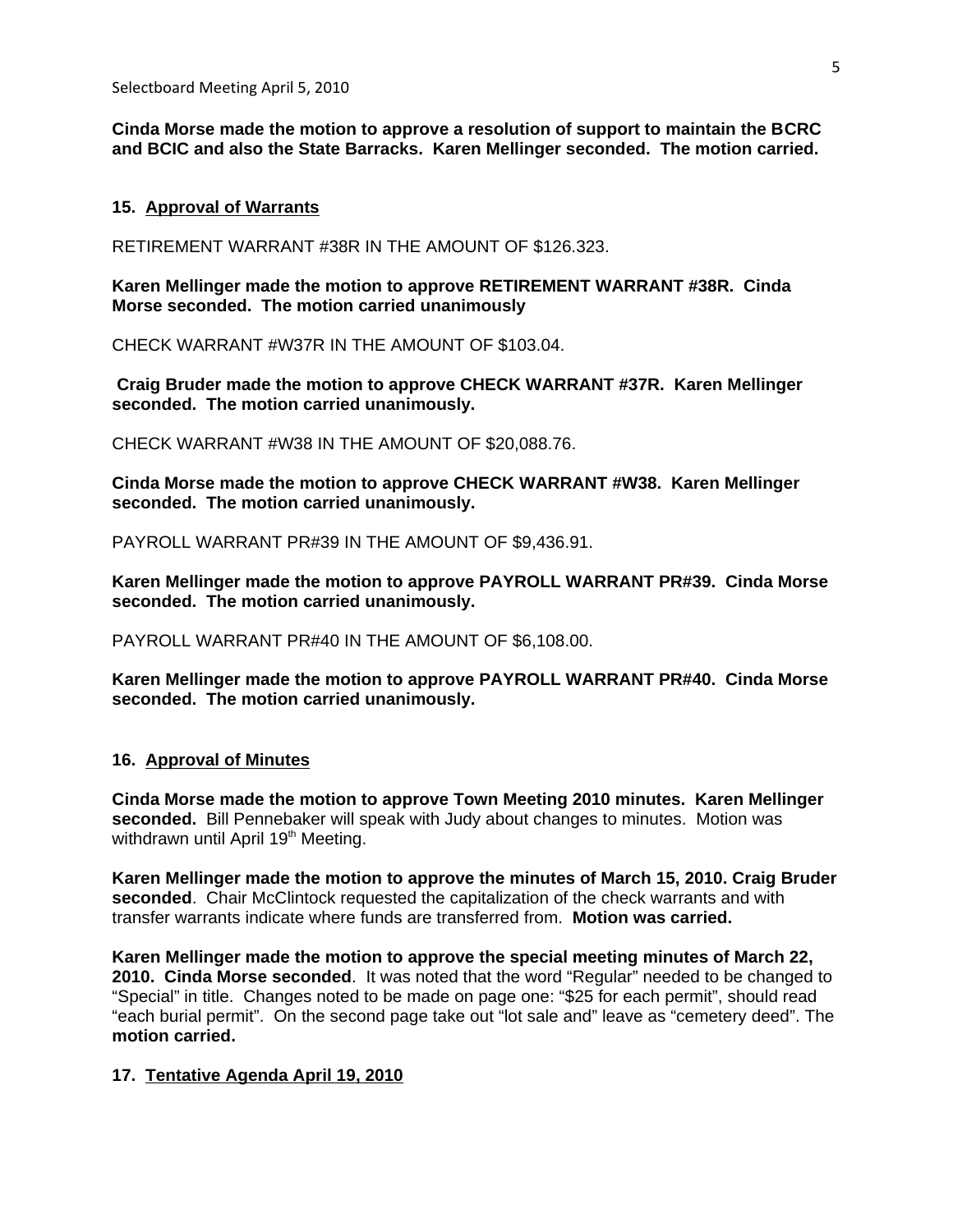Selectboard Meeting April 5, 2010

Items discussed included Curbcuts, Economic Committee, Potential Grants, Revised By-laws, Cemetery Committee, DRB applicants, changes to minutes policy.

# **18. Executive Session - Personnel**

 **Karen Mellinger made the motion to enter Executive Session to discuss a personnel matter at 9:01PM. Cinda Morse seconded. The motion carried unanimously.**

The Board exited Executive Session at 9:35PM.

**Craig Bruder made the motion to appoint Ken Coonradt as Cemetery Superintendent. Bill Pennebaker seconded. The motion carried unanimously.**

### **19. Adjournment**

**Craig Bruder made the motion to adjourn at 9:40PM. The motion was seconded and carried unanimously**

Submitted by: Carol MacLean